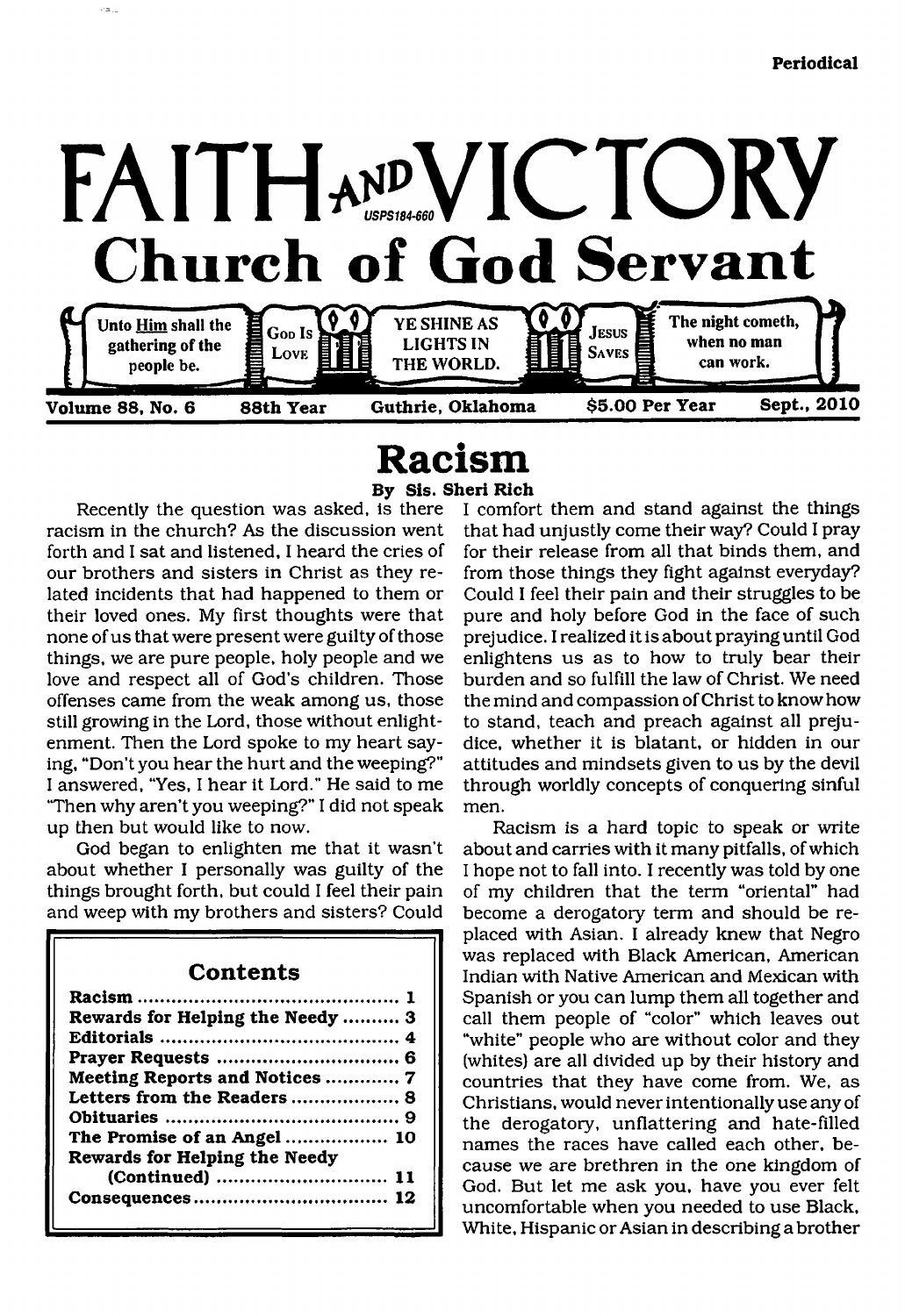or sister to someone? Have you ever found yourself trying to make sure the person you are talking to knows you don't have any prejudice and you love all races? Did you ever feel that you could walk right by a brother or sister of your own race while busy on an errand, but if you pass by one of another race you had better stop and speak or they might think—? Have you ever felt the sting of someone passing you by because of race or they made a special effort to stop because you are of a different race and you felt patronized? If you answered yes to any of these questions, you have become the victim of the mindset and earthly view that satan has perpetrated on mankind. He has divided us and emphasized our differences. Instead of our differences being interesting and complementary to one another, they have become things to question, fear or mistrust. Satan is hard at work trying to make us feel uncomfortable around each other, all the while accusing us that we are avoiding each other. And that we had better be careful, this or that might offend, and so we find it hard just to act normal or know what normal is.

As Christians we know that if we are in God's kingdom we cannot have respect of persons. We must be examples of God's love to all races. In this world of so much racial violence and prejudice we strive to do that. No doubt some of us have discovered places in our lives where we had respect of persons and when God revealed it we wept before Him and received forgiveness. But satan is not going to let us have our victory without a fight, because he is a divider. Divide and conquer is his motto! Whether it is division of the races, families or Christians. He is working hard in peoples minds against each other. Unity will always be our strength!

In our world some countries and their leaders have preyed on those in their society that were different or weaker to accomplish their goals. The Egyptians used the Hebrews as slaves to build their empire. The Spaniards conquered the Aztecs and Mayans for their gold. The Europeans, escaping from the tyranny of their government, and for religious freedom, came to settle the Americas with little regard to those who were already here. The Americans who fought for their freedom from the British used slaves to work their plantations, and Hitler tried to wipe out the entire Jewish race. Genocide is happening all over the world because man

believes he is superior to those around him. He still believes the lie in the garden, "you'll be as gods" and he works from that mind-set. Every nation that has risen up against another to invade and take their land feels they have the right to do it. They feel superior and more worthy than the people who are already there. All people and races have a long history of being victimized by those that feel superior to them and sometimes it comes from within their own race.

From the beginning, when Adam and Eve allowed pride to enter their hearts, satan has been busy working to bring chaos and division to God's order and creation. Something as simple as being patriotic can come from a place of pride and feelings of superiority. I recently was told by a German couple that Americans are arrogant and see themselves as superior to other countries. The Bible tells us that God hates arrogance and pride. We must endeavor to live free and clear from it in our personal lives and even in our feelings about our country. Do we think we did this by ourselves and that God had nothing to do with the rise of our nation or the fall of it if we insist on forgetting God. Which of us by taking thought can add one cubit to our stature? We are all small and undone before a great and mighty God!

In the Old Testament God called His people to be separate from the other races and not to marry among them because they worshiped idols and could turn our hearts from worshipping the one true God. In Jesus' time the Jews felt very superior to the Gentiles and it was hard for them to see God's plan of striking down every division between all of God's creation. Even Jesus' disciples found it hard to follow the commission to go into all the world and preach the Gospel. In our day we must cry out against all injustices and prejudices among God's people and in the world. Greater than that, we need to search ourselves to see if any of these places of superiority in our world history, our race history or family history are still effecting our relationships with each other. In the kingdom of God we are all equal. God looks on us as His children. God is the One Who is superior and we are to realize our nothingness before Him and our fellowman. Jesus taught us to pray that it would be on earth as it is in Heaven. It is a pure and holy place for all of those Who have been washed in the blood and there are no divisions there.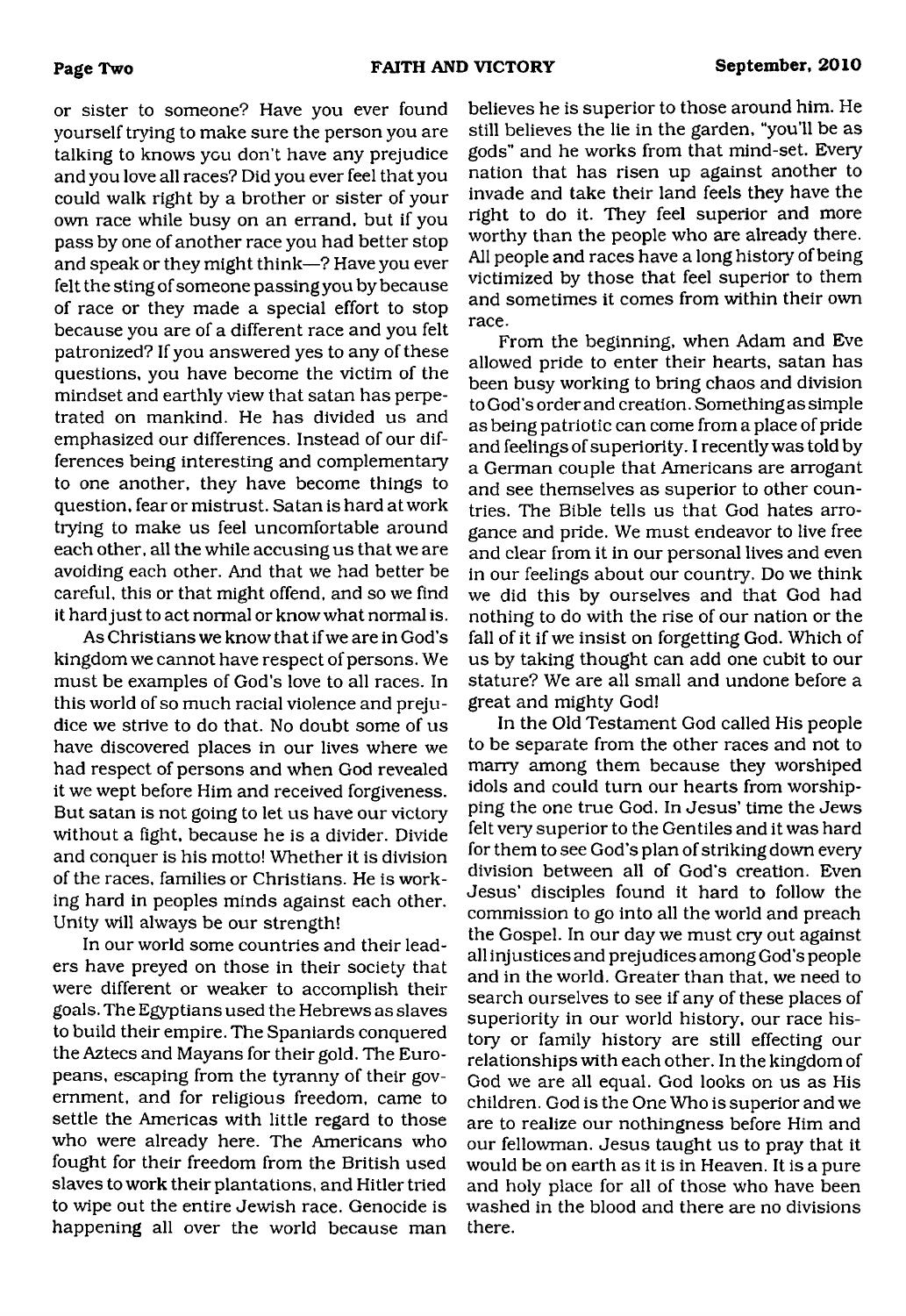I sincerely hope I have offended no one, but have challenged everyone to examine their own heart for any spots of imperfection, any places where the enemy has infiltrated our minds or hearts with his mind-sets or divisive practices.

I have endeavored to speak from the heart what God has revealed to me in the many sleepless nights since I heard that question. It may not be a perfect revelation because God is still working on me. Pray for me.

--- w.g @ TOOR DOWN

# <span id="page-2-0"></span>**Rewards for Helping the Needy**

#### **By Sis. Charlotte Huskey**

"Blessed *is* he that considereth the poor: the LORD will deliver him in time of trouble. The LORD will preserve him, and keep him alive; *and* he shall be blessed upon the earth:...The LORD will strengthen him upon the bed of languishing: thou wilt make all his bed in his sickness." Psalm 41:1-3.

This scripture has been so forcibly on my mind for quite a long time. Then an experience I had lately has inspired me to check the rewards God promised for helping the poor. The Bible contains many promises for those who are merciful to the needy. Consider the above promise. The giver will be delivered in time of trouble! He will be preserved! Claiming this promise, our strength, our length of life, our prosperity, and our health are blest if we are considerate of the poor. (I have read that medical doctors say bad attitudes increase the severity of many diseases and that a good attitude is a great aid in healing of many physical affliction.)

Now let's reflect on other promises. Wouldn't we all like to be happy? Here is how. "...He that hath mercy on the poor, happy is he." Proverbs 14:21. Want all your needs supplied? Listen to this. "He that giveth unto the poor shall not lack: but he that hideth his eyes shall have many a curse." Proverbs 28:27. Let's help the poor if we expect God to hear our cries. "Whoso stoppeth his ears at the cry of the poor, he also shall cry himself, but shall not be heard." Proverbs 21:13. Would you like to be always flourishing and beautiful like a watered garden even during times of drought? God says we can be if we keep the fast that God talks about in Isaiah. It is not just a day to refrain from eating food. "Is not this the fast that I have chosen? to loose the bands of wickedness, to undo the heavy burdens. and to let the oppressed go free, and that ye break every yoke? *Is it* not to deal thy bread to the hungry, and that thou bring the poor that are cast out to thy house? when thou seest the naked, that thou cover him;...And *ift*hou draw

out thy soul to the hungry, and satisfy the afflicted soul...And the LORD shall guide thee continually, and satisfy thy soul in drought, and make fat thy bones: and thou shalt be like a watered garden, and like a spring of water, whose waters fail not." Isaiah 58:6-11. Besides being as a beautiful garden in drought, we will be guided by the Lord. What a reward!

Would you like for everything you touch to prosper? Remember the fairy tale about the man who was granted his wish that everything he touched would turn to gold? It turned out to be a curse instead of a blessing for even his little girl became a golden statue. Well, God isn't promising a golden touch. He is promising us something better when we open our hands and give to the poor. "...Thou shalt not harden thine heart, nor shut thine hand from thy poor brother: But thou shalt open thine hand wide unto him, and shalt surely lend him sufficient for his need.. .Thou shalt surely give him, and.. .for this thing the LORD thy God shall bless thee in all thy works, and in all that thou puttest thine hand unto." Deuteronomy 15:7-10. What a promise—just for lending and giving to the poor!

And here is a promise I have proved many times. "He that hath pity upon the poor lendeth unto the LORD; and that which he hath given will he pay him again." Proverbs 19:17. Not many weeks ago, I gave \$200.00 for the poor and one day after I had written. the check, someone not knowing what I had given, gave me a check for the same amount. Not many days later, another person gave James a check for \$250.00. God has always repaid our giving. At different times through my life, I have written down our giving and then written the gifts given to us the following weeks. God always gave back more than we gave. Many times, He returned more than double what we had given.

Jesus said, "Give, and it shall be given unto you; good measure, pressed down, and shaken

(Continued on page 11.)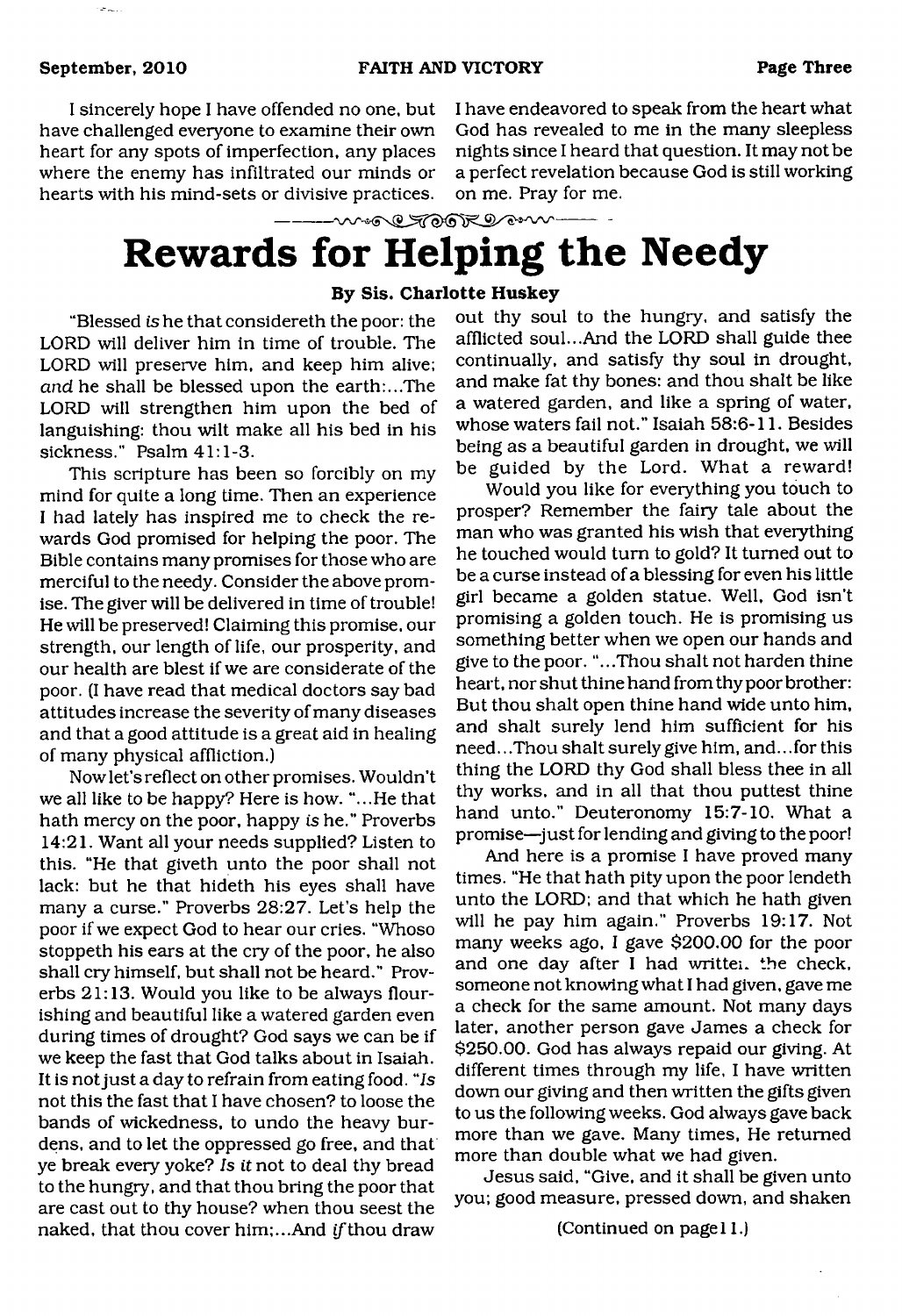## **FAITH AND VICTORY 12 PAGE HOLINESS MONTHLY** -------

This non-sectarian paper is edited and published in the interest of the universal CHURCH OF GOD each month (except August of each year, and we omit an issue that month to attend camp meetings), by Willie Murphey. and other consecrated workers at the FAITH PUBLISHING HOUSE. 4318 S. Division, Guthrie. OK 73044.

Notice to subscribers: When you move or change your address, please write us at once, giving your old and new address, and include your zip code number.

Dated copy for publication must be received by the 18th of the month prior to the month of issue.

## **SUBSCRIPTION RATES**

Single copy, one year......................................................\$5.00 Package of 5 papers to one address, one year ......... \$20.00 Larger quantities are figured at the same rate.

This publication teaches salvation from all sin. sanctification for believers, unity and oneness for which Jesus prayed as recorded in John 17:21, and manifested by the apostles and believers after Pentecost. By God's grace we teach, preach, and practice the gospel of the Lord Jesus Christ-the same gospel that Peter. John, and Paul preached, taught, and practiced, including divine healing for the body. James 5:14-15.

Its motto: Have faith in God. Its object: The glory of God and the salvation of men: the restoration and promulgation of the whole truth to the people in this "evening time" as it was in the morning Church of the first century: the unification of all true believers in one body by the love of God. Its standard: Separation from sin and entire devotion to the service and will of God. Its characteristics: No discipline but the Bible, no bond of union but the love of God, and no test of fellowship but the indwelling Spirit of Christ.

Through the Free Literature Fund thousands of gospel tracts are published and sent out free of charge as the Lord supplies. Cooperation of our readers is solicited, and will be appreciated in any way as the Bible and the Holy Spirit teach you to do or stir your heart. "Freely ye have received, freely give." Read Ex. 25:2; I Chron. 29:9: II Cor. 9:7: and Luke 6:38.

Freewill offerings sent in to the work will be thankfully received as from the Lord. Checks and money orders should be made payable to Faith Publishing House. All donations are tax deductible.

A separate Missionary Fund is maintained in order to relay missionary funds from our readers to the support of home and foreign missionaries and evangelists.

In order to comply with Oklahoma laws as a non-profit religious work, the Faith Publishing House is incorporated thereunder.

The *Faith and Victory* is published monthly, except August, for \$5.00 per year by:

**FAITH PUBLISHING HOUSE P. O. Box 518. 4318 S. Division. Guthrie, OK 73044 Office phone numbers: 405-282-1479. 800-767-1479; fax number: 405-282-6318. Internet address: <http://www.faithpublishing.com>**

**Postmaster: Send address changes to:** *Faith and Victory,* **P. O. Box 518, Guthrie, OK 73044.**



"And Peter answered him and said. Lord, if it be thou, bid me come unto thee on the water. And he said, Come. And when Peter was  $\mathcal{F}$  come down out of the ship, he walked on the water, to

go to Jesus. But when he saw the wind boisterous, he was afraid; and beginning to sink, he cried, saying, Lord, save me. And immediately  ${\rm \mathit{R}}$ .... Jesus stretched forth *his* hand, and

caught him,..." Matthew 14:28-31. Through the years there has been much said about this familiar passage of Scripture. While the world has made many disparaging remarks about Peter trying to walk on water, there have also been many encouraging lessons given to God's people about Peter's courageous effort to go to the Lord. The phrase that recently captured my attention was his desperate cry, "Lord, save me."

We know that Peter was no stranger to water for he was a fisherman by trade and was from a fishing village on the northern edge of the sea of Gallilee, called Bethsaida which means, "house *of fishing*." We also know that he was a good swimmer for after Jesus' crucifixion and subsequent resurrection He appeared to the disciples who had gone fishing and instructed them to cast their net on the right side of the ship. John recognized that it was Jesus who called to them and Peter immediately girt on his cloak and jumped into the water to go to Him.

It is interesting to note that Peter needed to be saved from an environment He was well acquainted with. The waves were so boisterous that even this seasoned fisherman recognized his serious plight and cried out for help to the One Who had all power in Heaven and earth to deliver. Jesus was merciful to Peter and reached out His hand and lifting him up brought him to safety.

It is easy for people, when they are in their own familiar environment, to forget about their need of a Savior. Unless things really turn bad, men have a tendency to trust in their own talents, resources and abilities to help them through the daily situations of life. The Lord is not pleased with this self-declared independence, for it excludes the personal relationship that Jesus desires to have with each individual. The predicament Peter found himself in began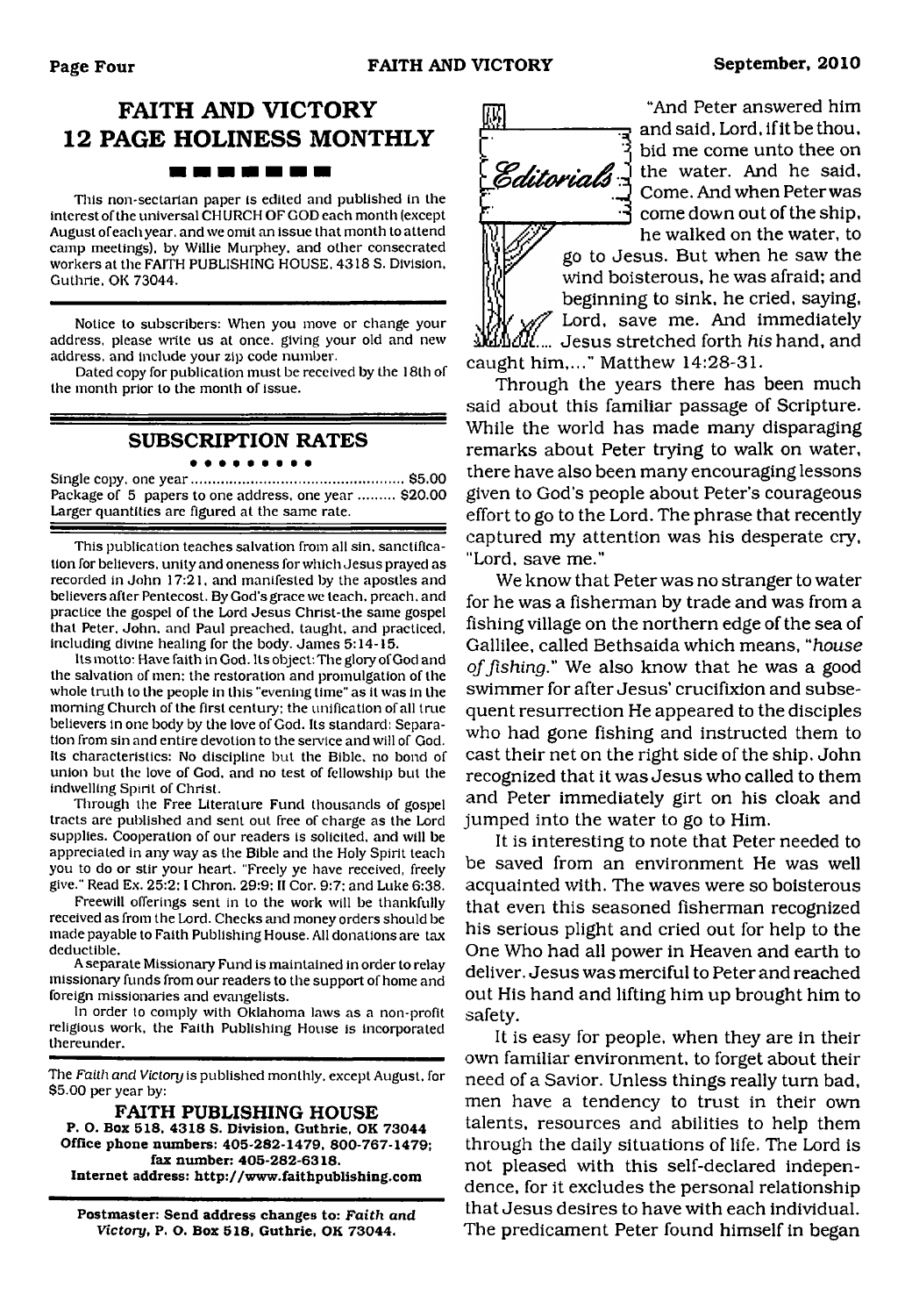when he took his eyes off the Master and began looking around him at the waves—Jesus was no longer the object of his attention. However, when Peter found himself in trouble, He quickly turned his eyes back to Jesus. If Peter had kept his eyes on the Savior from the beginning, his faith could have remained strong and his walk would have been more successful.

The success of our Christian experience is determined by our faith in a risen Savior. No matter what circumstances exist in the world around us, we can rise above the things that would destroy us if our heart is fixed on Him. Paul said in II Corinthians 5:7 , "(For we walk by faith, not by sight:)." For this statement to be true, our faith must be fixed on Christ. It is through our faith in Him that His power is transmitted to us.

Notice this scripture in Colossians 2:8-10. "Beware lest any man spoil you through philosophy and vain deceit, after the tradition of men, after the rudiments of the world, and not after Christ. For in him dwelleth all the fulness of the Godhead bodily. And ye are complete in him, which is the head of all principality and power:" Our blessed Savior is powerfully equipped to help His people, in the midst of the most adverse circumstances, to be winners. It is imperative for the child of God to be careful that his faith in Christ is not destroyed by the high minded intellectuals of this world nor by the lustful practices, doctrines and ceremonies of those that surround them. For all of these deceitful philosophies and ungodly practices are accompanied with an influential spirit that would delight in attaching itself to the Christian. When that happens it causes one's faith to waiver and they begin to sink into the sea of worldliness. The caution is given to "beware" that these perils not cause us to lose sight of Jesus, our Savior. Be not afraid to call on Him for help and deliverance.

Man needs the saving grace of the Lord in the hour of temptation. There are times that the enemy of man's soul comes in like a flood with a roaring and vicious snarling attack that is hard to resist. Jesus also understands the strength of those attacks for He was severely tempted likewise. Because He suffered these things in the flesh, Hebrews 2:18 says, "...he is able to succour them that are tempted."—He knows how to aid, help and relieve those who are sorely tempted.

People need the Lord to save them from the torment of their fears and anxieties. There are times that dark clouds of apprehension and worry threaten the peace of a child of God. Satan would tell them that there is no way to escape the violence of the fearful things that torment their minds. But God has promised to be with His children and He is able to change the circumstances that pose the difficulty. Remember when the children of Israel were leaving Egyptian bondage and Pharaoh's army followed them in hot pursuit until they were trapped at the Red Sea. God was their Savior, He made a way for them to pass through the Red Sea and He drowned Pharaoh's army as they tried to follow the way the Lord opened up for His people. II Timothy 1:7 tells us, "For God hath not given us the spirit of fear; but of power, and of love, and of a sound mind." This promise should give each one courage to rise above their fears. The final words of our Savior, before He ascended into Heaven were, "...lo, I am with you alway, even unto the end of the world." His spirit abides in the heart of His people and He will surely make a way for you and me.

There is little that is more hurtful emotionally than a slanderous tongue that spews hateful insults. There are times that God's people are called on to patiently endure such malicious attacks. The stinging words and barbs often penetrate deep into the heart of a person and would seem to drain the joy out of their life. But God would not have those who are so afflicted to be mortally wounded. No, our Savior knows how to bind up the brokenhearted and He has the oil of joy—a healing balm—that He can pour on the injury. Jesus suffered many slanderous attacks when He was here on earth and He still hears the contemptible remarks that are made about Him today by evil people. He knows how to weep with those that weep and when His children are afflicted, His attention is directed to those individuals and His ears are open to their cry.

There are so many things that affect these mortal bodies that this article could not come close to mentioning them all. But we have a Savior that is willing and able to help us in all the distresses that abound in this life. Sin, trouble, grief, heartache and pain are all addressed in His atonement for mankind. Let each of His children recognize the Heavenly resource that is available to them in Christ Jesus. For He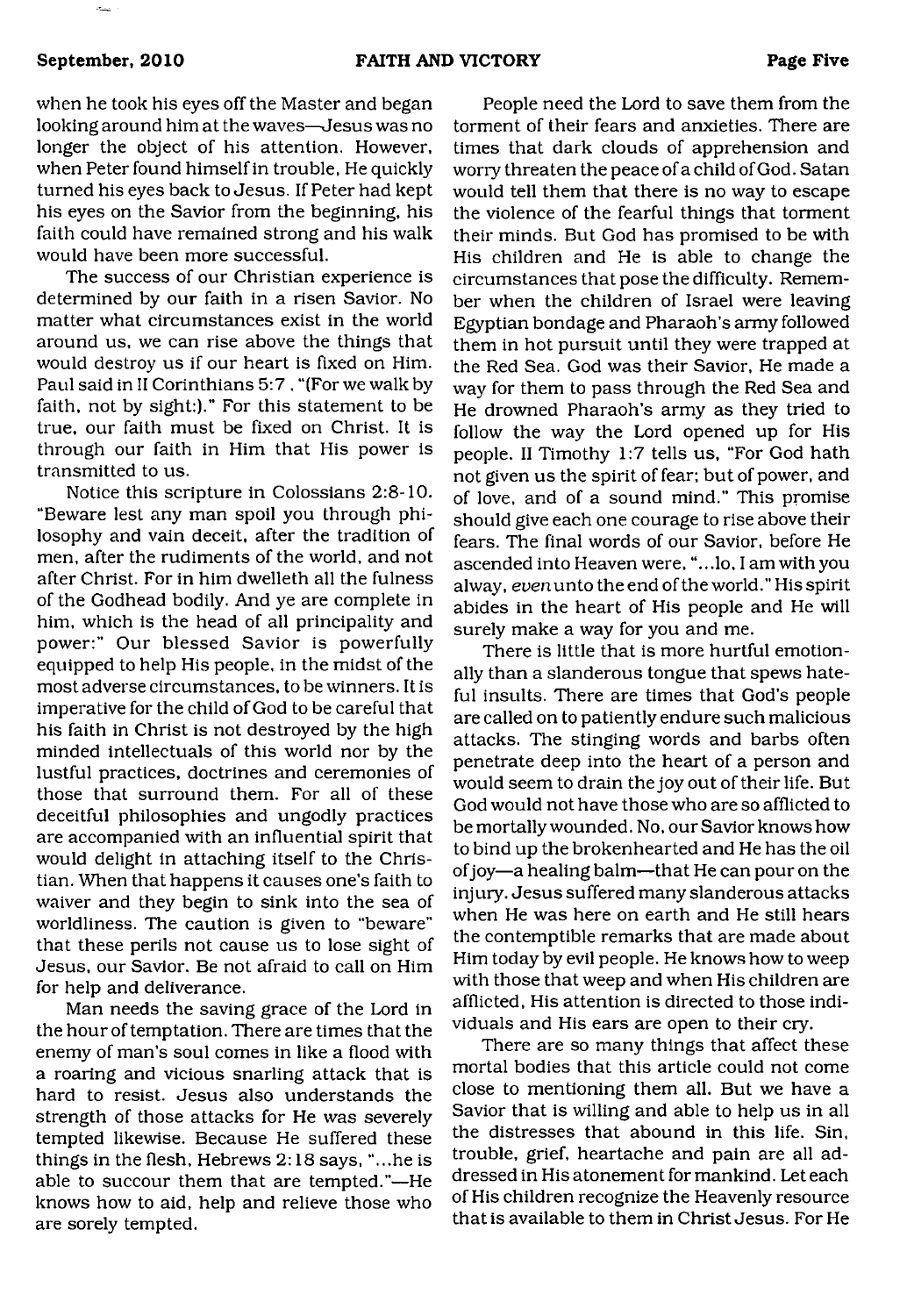truly is the Good Shepherd that has a sincere interest in His flock.

a an

There have been several books completed this summer and we are grateful to the Lord for blessing us to be able to put some of them into color covers. *Stories of Homefolks, Jesus is Coming Again* and *The Secret of the Singing Heart* have all been bound in color covers. Sis. Patrice Doolittle has graciously designed the artwork for these books. We have obtained a Ryobi 3302 two-color press to print covers on and by the Lord's help we are learning to operate it. We feel that the new covers add extra appeal to the books and we trust they will be a means of reaching more souls with the encouraging truths they contain. We are also continuing to work on completing several more books. *The Two Works of Grace* has been printed and will be bound in a single color cover, *Biblical Nuggets for Godly Women* has been printed and will be bound in a color cover. *Heart Talks* is in the process of being printed and will also be bound in a color cover. We trust the Lord will help us to have those books available soon. Once they are finished it will clear the way for us to begin the printing process on the *Evening Light Songs* hymnal, which we are currently completing final corrections on.

*The Secret of the Singing Heart* is an encouraging book by C. W. Naylor that we have had a number of requests for. This is our first time to print this book and we are happy to be able to have it available. *Biblical Nuggets for Godly Women* is a new book that has been compiled by Sis. Brenda Wilkins and Sis. Nelda Sorrell. It contains chapters written by different sisters in the Lord on various topics of interest to godly women. *Heart Talks* by C. W. Naylor has been out of stock for quite some time and we are delighted to be able to bring this edifying book back into print. We are excited about being able to present these books to the Saints and trust the Lord will make them a blessing to each reader. — — — — Bro. Willie E. Murphey **←←←◎ →←** 

## **SPECIAL NOTICE CD'S OF MONARK MEETING**

CDs of the Monark 2010 messages and singing are available for \$2.00 each. For a list or to order, contact Justin and Angela Sorrell, 447 Twilight Dr., Crane, MO 65633. (417) 844-7560 [jusangela@yaoo.com](mailto:jusangela@yaoo.com)

#### **SINGING CD: 'DOES JESUS CARE?"**

The singing CD titled, *Does Jesus Care?* is available, postpaid, for \$ 12. Those who desire a copy may send a check made payable to: "Church of God-King's Daughter." The mailing address is: Sister Mary McDonald, P.O. Box 567, Okmulgee, OK 74447. If you would like further details about this offer you may contact me at (918) 758-0222. — Sis. Mary McDonald



## **Standing Prayer Requests**

Sis. Merline Allen Sis. Gladys Cashio Sis. Helen Carson Sis. Genevieve Carver Sis. Elizabeth Corteway Sis. Waneta Creel Bro. Terry Dawson Sr. Sis. Patsy Doolittle Sis. Dorall Forbes Bro. Troy Gentry Bro. Lee Hilton Jaden Howard Sis. Patsy Jordon Sis. Earnestine Jordon Sis. Karoline Kessler Bro. Mark and Sis. Darlene Knight Sis. Virginia Myers Sis. Elsie M. Offerman Sis. Melba Powell Bro. Vernon Robinson Sis. Ruth Shehee Sis. Cheryl Smith Bro. Michael Smith Bro. Edward and Sis. Gloria Taylor Sis. Imogene Taylor The Mitch Taylor family Sis. Norma Tiller Bro. Delmar Wilkins Bro. Curtis Williams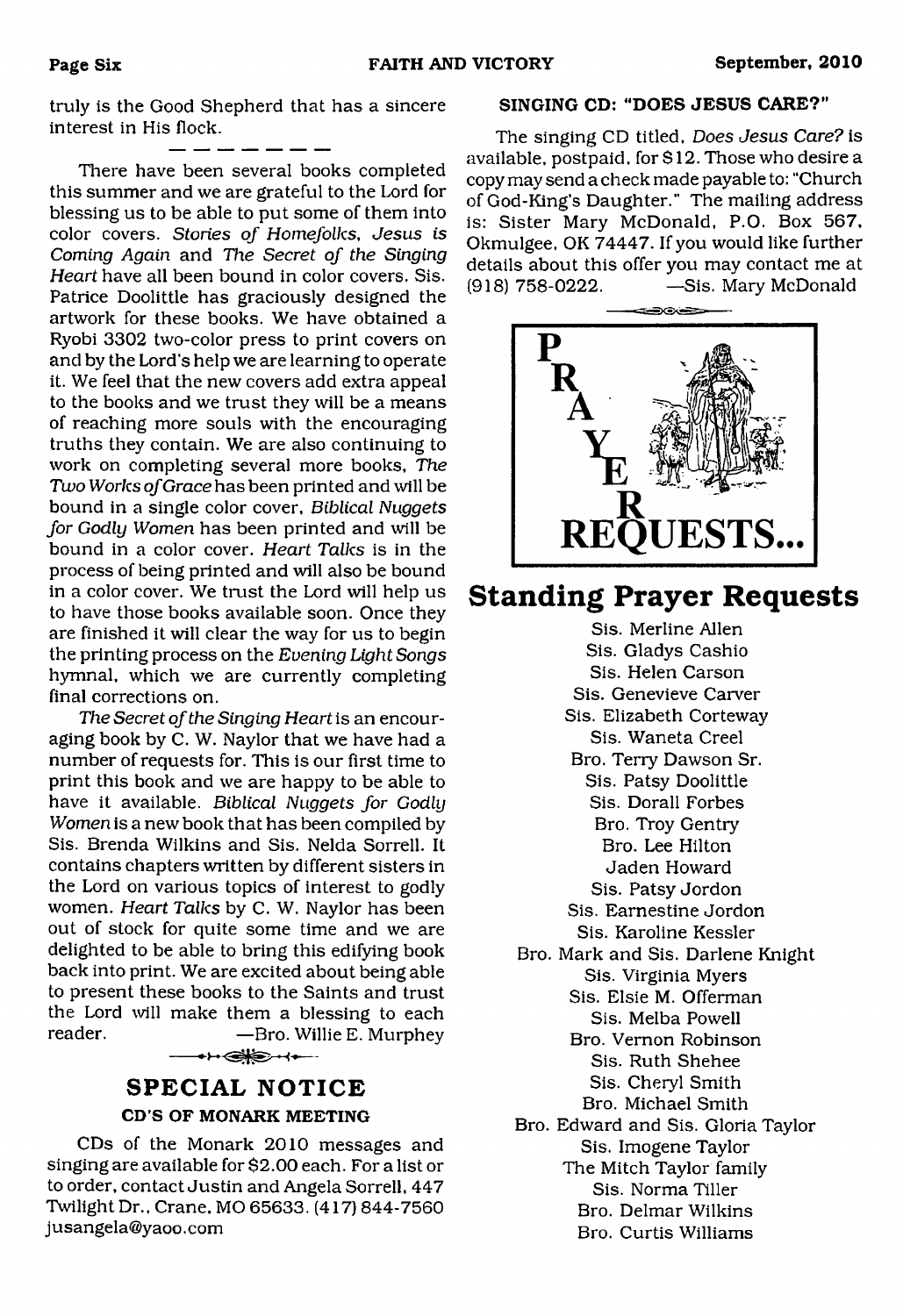## **SPECIAL NOTICE**

#### **CD'S OF MYRTLE MEETING**

We thank the Lord for the good camp meeting He gave us once again here at Myrtle, MO, July 31 - August 3. Once again He was faithful to send in Saints from various states and Holy Ghost anointed ministers to feed our souls with rich messages from Heaven. On Saturday night the chapel was filled almost to capacity. The singing was glorious! Several visitors from the community came that night, as well as at other times during the meeting. The Lord blessed every service. I, personally, am still feasting on the good soul food I received.

Anyone desiring to receive CD recordings of the messages or of the singing from this meeting may contact me at the address below. I will be happy to send you a list of the recordings.

There was discussion in the business meeting this year concerning the date of the Myrtle camp meeting. Some feel the date follows the Monark meeting too closely and would like to see the Myrtle meeting held a little later, like maybe over the Labor Day week end and holiday. Others prefer the date to remain the same. It was decided to put this matter before the Saints and ask all of you who have an interest in attending the camp meetings at Myrtle to send us your ideas concerning this. We will try to do according to what would benefit the majority. Please send your ideas or suggestions to me as soon as possible and I will present them to and discuss them with the trustees.

We also want to announce that we are planning a meeting here from Thursday night, October 7 through Sunday morning, October 10, 2010. Bro. Michael Smith plans to be here with us. Services will be held at 7:00 p.m. on Thursday and Friday nights. A work day on the campground is planned for Saturday, October 9, with a singing following at 7:00 p.m. on that night. The meeting will conclude with a 10:00 a.m. service on Sunday morning, October 10. Everyone is invited to come and be with us.

For further information, to order CD recordings from the recent Myrtle camp meeting, or to send your suggestions regarding the Myrtle camp meeting date, contact Harlan Sorrell, Rt. 1 Box 118A, Myrtle, MO 65778; email: [hsorrell@wildblue.net](mailto:hsorrell@wildblue.net) phone 417-938-4336.

—Bro. Harlan Sorrell

### **MEETING DATES**

**Baldy Mesa, CA (Fall Revival)**—October 8-10 **Myrtle, MO (Fall Revival)**—October 7-10 **Myrtle, MO (Fall Singing)**—October 9 **Dallas, TX (Fall Meeting)**—October 13-17 **Okmulgee, OK (Fall Revival)**—October 15-17 **Springfield, MO (Fall Revival)**—October 20-24 **Loranger, LA (Assembly Meeting)**—Nov. 24-28 **California State (Pacoima)**—Dec. 26-Jan. 2 **Oklahoma State (Guthrie)**—Dec. 26-Jan. 2

## **MEETING NOTICES BALDY MESA, CA, FALL REVIVAL**

It is with anticipation of the blessing of the Lord that we look forward to our Fall revival at the Church of God Baldy Mesa, CA on October 8-10,2010. Please pray with us for our community and God's will to be accomplished. Minister's Fellowship Breakfast Saturday morning, Oct. 9. In His Service,

> —Pastors Travis and Alice Johnson (760) 261-2564

#### **DALLAS, TEXAS, FALL MEETING**

The Church of God Dallas, Texas Congregation located at 11501 Ryliecrest Drive, Balch Springs, Texas welcomes you to their Fall meeting on October 13-17, 2010.

Service times will be: Wednesday-Sunday evening service at 7:00 p.m.; Sunday School at 10:00 a.m., Sunday Morning Worship at 11:00 a.m. and Sunday Afternoon Service at 2:30 p.m.

For lodging arrangements contact Sis. Linda Montgomery (972) 286-6239. For other information contact Bro. Calvin Frentrup (972) 237- 1538 or Bro. Henry Grimes (972) 222-7249. The chapel phone number is (972) 557-1591.

#### **OKMULGEE, OK, FALL REVIVAL**

The Church of God congregation at Okmulgee, Oklahoma invite you to join them in revival services October 15-17. Bro. Hayward Cox has a burden to be with them in this meeting. Evening services on Friday and Saturday will begin at 7:30 p.m. Sunday morning services will start at 11:00 a.m.

For more information contact Bro. Robert Warren (918) 733-1306.

\_ \_ \_

#### **SPRINGFIELD, MO, FALL REVIVAL**

The Church of God Congregation, 444 East Evergreen,Sprinfield, MO. invites you to join us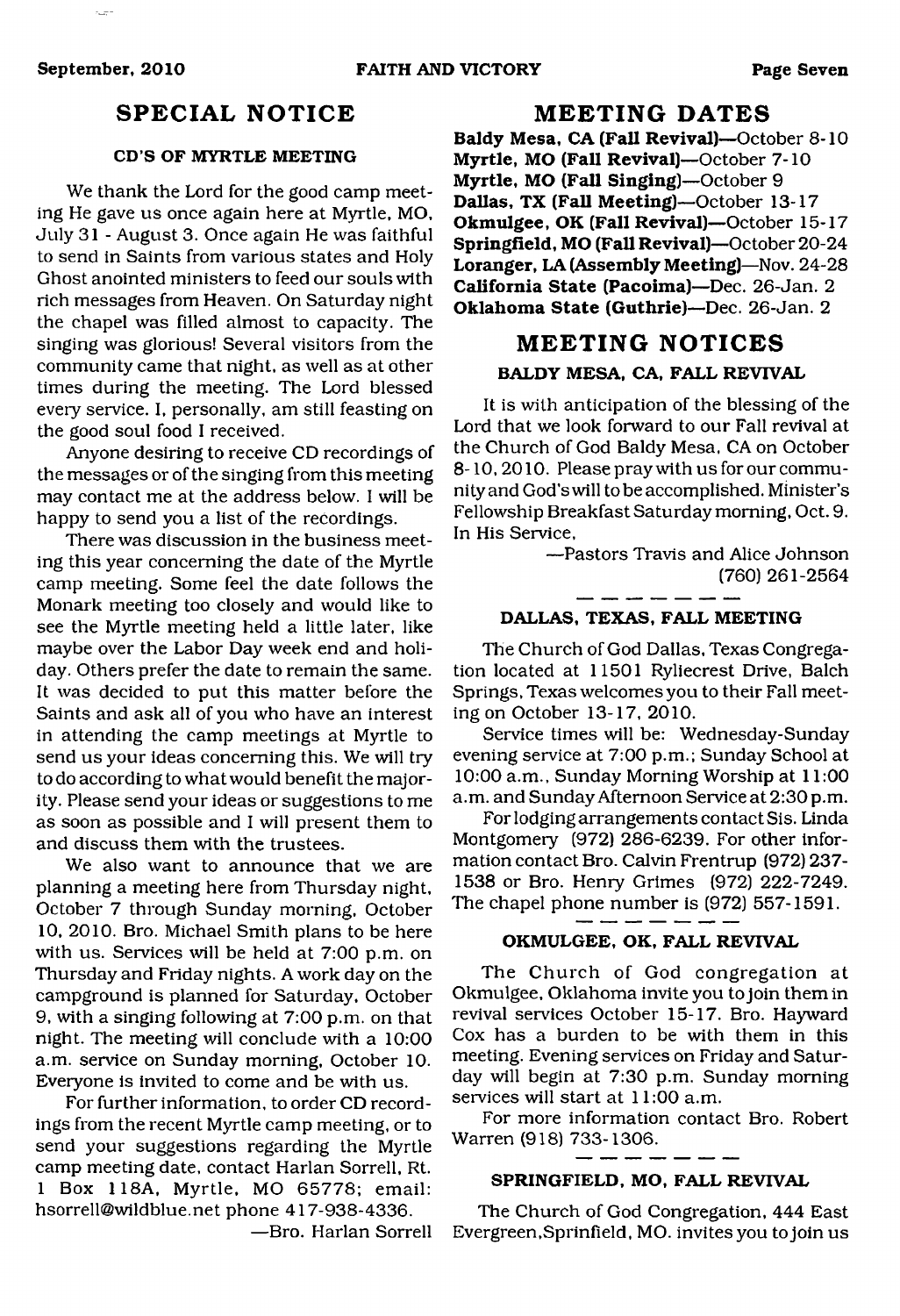in our Fall Revival Wed., Oct. 20 through Sun.,Oct.24, 2010. Bro. Ken Elwell has a burden to be with us in this meeting.

Evening services will be at 7:00 p.m. Wed. - Fri. at the chapel.

The Sorrell's Fall Hayride will begin at 2:00 p.m. Sat., Oct.23. at Spring Creek Dairy in Galena, Mo., with a Hilltop service at 7:00 p.m.

Sunday School will begin at 9:45 a.m. Sunday morning with Morning Worship Service at 10:45 a.m.. Dinner will be served at the chapel after morning service. An afternoon service at 1:30 p.m. will conclude the meeting.

We give everyone a very special welcome to be with us!

Accommodations will be made for all who wish to stay. For more information contact Bro. Michael Smith (417) 725-2243 or Bro.Randy Sorrell (417)224-4341.

## **LORANGER, LA, ASSEMBLY MEETING**

Lord willing, the Loranger, Louisiana Assembly Meeting will begin Wednesday evening, November 24, with morning and evening services daily through Sunday, November 28. If you can join us, come praying for a blessing.

There are seperate dormitories for the brothers and sisters. Electrical and water hook ups are available for those with campers. Meals are provided and expenses met by freewill offerings.

From Loranger, go two miles south and about three and one-half miles east on Hwy. 40.

For those traveling 1-55, the grounds are about 10 miles east of the Tickfaw exit. (At the exit, take Hwy. 442 which runs into Hwy. 40.)

For more information, contact Bro. Carlos Doolittle at (985) 878-8122. The chapel phone is (985) 878-2788. Please do support this meeting with your prayers.

#### **CALIFORNIA STATE ASSEMBLY MEETING**

The annual California State Assembly Meeting will be held, Lord willing, from December 26, 2010 through January 2, 2011. The first service will be Sunday morning with Sunday school at 9:30 a.m. There will be three services daily throughout the remainder of the meeting at 10:30 a.m., 2:30 p.m. and 7:30 p.m.

The campground is located at 12312 Osborne PL, Pacoima, CA 91331. All are welcome and encouraged to attend. Your presence and prayerful support will add much to the success of the meeting. Three meals are provided daily as well as accommodations for those needing them. Expenses are met by freewill offerings.

For more information you may contact: Sunset Guest Home (818) 899-2022: Bro. Paul Phillips (661) 251-6956 or Bro. Herbert Clay (818) 897-1396. The chapel phone number is: (818) 899-9021.



OK—Dear Bro. Willie and Sis. Neta: We would like to thank the good Lord for His love and mercy to our daughter, Rhonda Welch, during her long stay and rehab at Mercy Hospital.

During the period of approximately March 10 through March 25, she was operated on four times to relieve blood leakage and infection in her skull, followed by six weeks of in-hospital rehab. We now have her at home where she continues the rehab process.

The doctors that worked on Rhonda were at wits end, but we knew through prayer and God's love, God would intervene if He so intended. We want to thank all the Saints for their prayers, cards, food and visits while we stayed close to Rhonda's side.

May you all be blessed by this miracle, to see her able to talk and communicate and so much better. This is truly a miracle sent from our heavenly Father. Please continue to pray for her complete healing.

Sincerely, —Geraldine and Robert Dean

**Philippines** September 23—Dear Bro. Willie and Sis. Neta: Greetings to you in the matchless name of our Lord and Savior, Jesus Christ. I thank God for His wonderful promise of the life that now is, and of that which is to come. I keep on looking to the Author and Finisher of our faith, despite the many challenges. Praise be to Him and to Him alone. He is worthy to be adored. His provisions are an indication of His love, care and protection.

The mission work in the Philippines is prospering and we are continually propagating His Word, as Jesus Christ commanded us to go and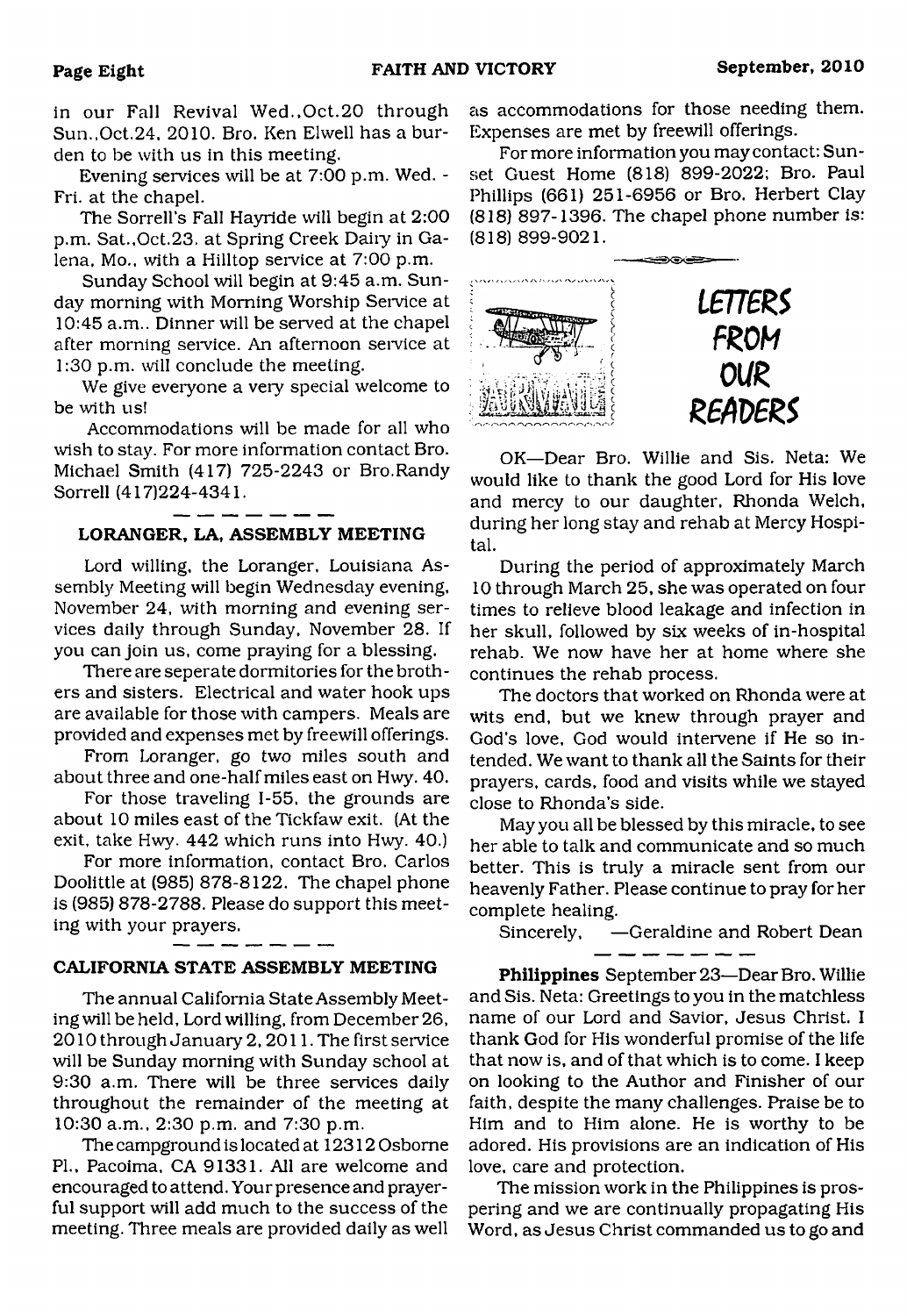to do the great commission. For the past days of missionary work in the field, there were many souls who sought and found their salvation and they humbled themselves to the Lord for water baptism. As babe Christians, we continuously nourish them with spiritual food through house to house devotions and prayers. We have really felt the intervention of the Holy Spirit as He guided and taught us what to do in difficult times. Also, the Holy Spirit has helped us to overcome the evil forces in our missionary journeys. Please pray for us, and the other ministers as well, to fulfill our vision of bringing the Gospel of salvation to other islands of the Philippines, the Visayas and Mindanao areas. We give to Him all the glory and praises.

We would like you also to know that we put up a Pre-School, and Elementary School in Cabanatuan City, Nueva Ecija and we named the school Ebenezer Christian Educational Center. We started the school only last June, 2010 and in its humble beginning God gave us 10 students, 5 Nursery and 5 Preparatory. We are so thankful to our God for helping us in the preparation of the school requirements for its government permit. We now have the permit and we are in full operation. God has put me here to lead and direct the school. I am staying here from Tuesday to Friday and then returning to oversee the mission work in Montalban, Rizal from Saturday to Monday. This is how I divided my time for the moment until such time God will put somebody who is qualified to look after the operation of the school. Please pray for us here and we look forward to its success and victory.

We know you are also busy in your missionary work. We are praying for you always and your loved ones that God will give you good health, care and protection.

Please give our love and warm greetings to all the Saints there. We love you all with the love of the Lord.

In Christ, —Bro. Paterno C. Tangunan

**Philippines** September 5—Dear Loving Saints: All praises to the King of kings and Lord of lords, Jesus Christ! Our thanksgiving and fourth church anniversary went well with the Lord's blessing. There were special hymns of praise rendered by our brothers and sisters.

After our service, we had a Bible Quiz. Bible Drill and Bible Quotations. At the Bible Quiz and Bible Quotations, I gave P10.00 each for every correct answer. At the Bible Drill, I gave P5.00 to the one who found it first. We were all blessed. Food was more than enough and we thank God. Every family brought their own recipe and really, God is our good Provider.

We also had our Church Business Meeting. We had many plans but the Lord is the one who blesses them. Cabuyao, a town of Laguna province is now ready for evangelism. Las Palmas, in the province of Bulacan, is also ready. Please lift these plans up to the Lord. We need workers. Please continue to remember us, including us in your prayers. We pray for you too. We love you. God bless you.

Your Sister in His Gospel-field,

—Nellie Tibayan

*(The day following this anniversary service, Sis. Nellie began having chest pain, difficulty breathing, coughing and then chills and fever. They believe she has pneumonia and possibly a form of TB. Please remember her in prayer that the Lord will give a healing touch and raise her up to continue in the service of the Lord.* —*WEM)*



**Andre Emmanuel Gracey** (Dre) was bom at 4:25 on the afternoon of his brother Mark's 2nd birthday, February 15, 2005, and went to be with Jesus, July 18, 2010. When he was a few months old, Dre loved to smile, laugh and growl, and his family was eager to see how his personality would develop. As he grew, they learned that he was quiet, mischievous, and ornery. In his silences, he often seemed to be thinking, which may be how he came up with his mischievous ideas like decorating the walls, furniture, and himself with markers and pens. He also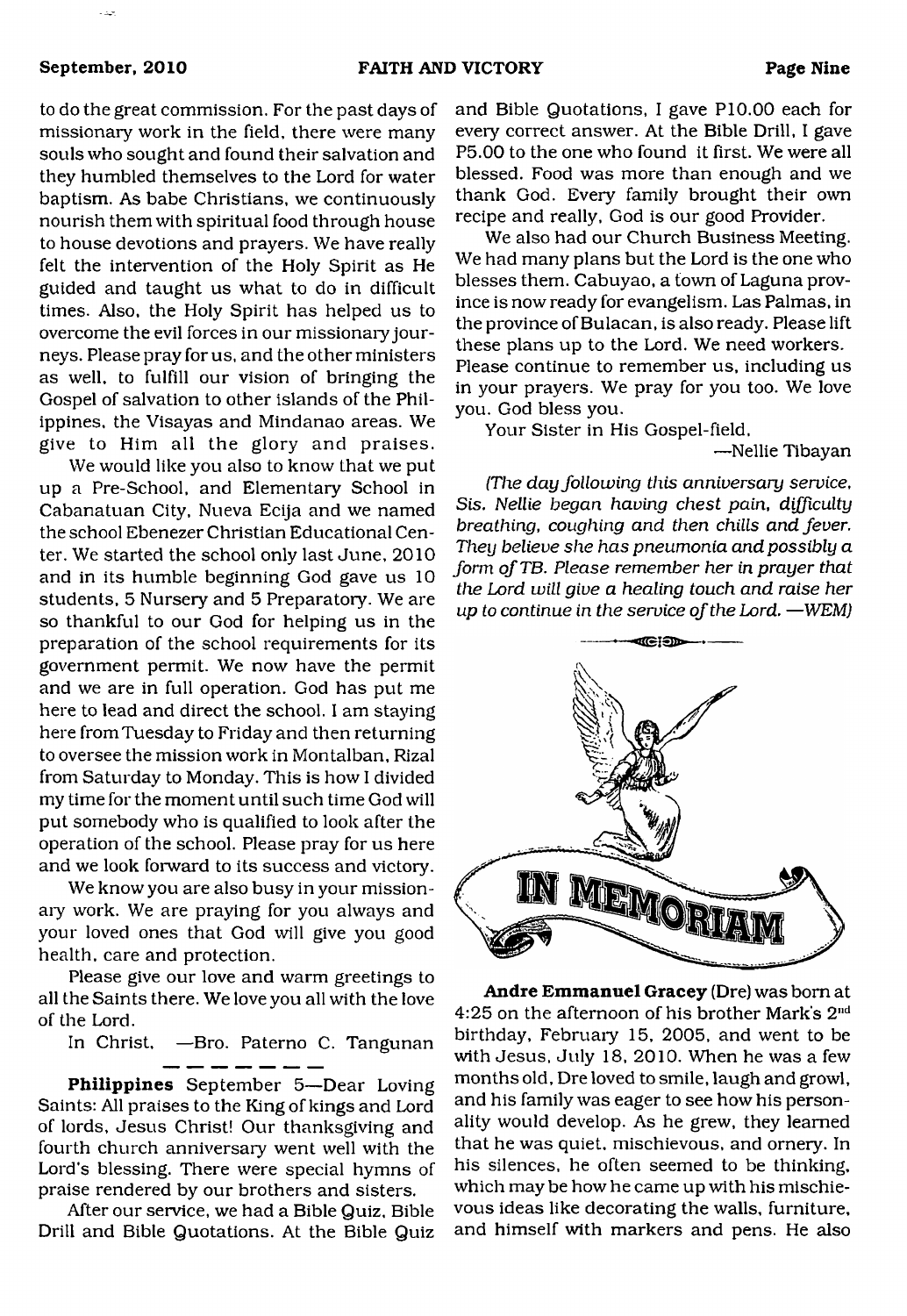loved to test his family's reactions by doing things like poking people just to see what they would do.

Although he took pleasure in doing "boy" things, like wrestling with his dad and brother. Dre still had time to hug and be held. He also enjoyed fishing with his family despite the fact that he often tangled the lines then abandoned them to play in the sand and throw rocks.

Andre's favorite colors were blue and red. One of his favorite songs was "Only a Boy Named David," and he loved stuffed animals. He liked Jaguars the most. Dre was a night owl. He preferred staying up late, even if no one else was up, and sleeping in. He was good at sneaking food from peoples' plates, and his desserts of choice were brownies and his mom's chocolate cake.

Andre attended pre-kindergarten at Mueller Elementary School and was ready for kindergarten in the fall.

He leaves to cherish his memory his Daddy and Mommy, Mark and Audray Gracey; his brother Mark Gracey (Marco); his sister Debrian Gracey (Debbi); his Papa and GanGan, Roy and Debra Cargile; his Grandpa and Grandma, Emmanuel and Beverley Gracey; His Greatgrandparents Haywood and Veota Cox, and Betty Gracey; His uncles Roy and Brian Cargile, Daniel Gracey and Maurice Mavia; his aunts Marcia and Gloria Gracey. Dian Cargile, and Alicia Mavia; his special cousins Deonte Cargile, Davion and Jevon Mavia; and a multitude of great aunts and uncles, cousins and friends.

Funeral services were held in the Church of God chapel at Wichita, KS on July 30,2010. The service was officiated by Bro. Emmanuel Gracey, Bro. Charles Chandler and Bro. Hayward Cox. Interment followed at Old Mission Funeral Home cemetery, Wichita KS.

**James Irvin McMurrin** was bom in Hamilton County, Nebraska on November 30, 1918 and departed this life in Harrison, Arkansas on August 22, 2010.

As Irvin grew up on the Nebraska farm his parents, James and Nancy Florissa Peck McMurrin taught him about the Lord and farming. He enjoyed the farm and thought that he would be a farmer; however, when he was a young man he moved with his parents to Arkansas. It was in Searcy County, Arkansas that he married Opal Ann Scott on September 16,1942.

Irvin loved the Lord and it was his desire to please Him with his life. In 1948 he worked for a brief time for Faith Publishing House in Guthrie, OK before returning to Arkansas. Irvin had a gentle spirit that was demonstrated by the quiet, faithful way he loved and cared for his family.

Irvin was preceded in death by his parents. He is survived by his wife. Opal, of the home; three sons, Alvin and wife, Kathleen, Donnie and wife, Wanda, David and wife, Sherlene, all of Harrison, Arkansas; five grandchildren, James McMurrin, Janet McMurrin, Sharon Kindrix, Carla Staggs, Jason McMurrin; and five great grandchildren, Kasia, Kaylee, Jackson, McKynlee and Rylee.

Memorial services were held August 25 at Coffman Funeral Home; interment followed at Maplewood Cemetery, Harrison, AR.

<span id="page-9-0"></span>**<del>◆下@</del>)→→** The Promise of an Angel

## *By Sis. Lana Johnson*

*(Exodus 23:20-25 When toe don't know what to do Sind we donJt know what to say Qod has promised to send an angel* **To** *keep us in the way.*

*We are told to Be aware of Jdim* And to obey His gentle voice. *If we'll serve the Lord and honor Him Ode d( BCess us for this choice.*

*Jde dC Bring us into the place Which our father has prepared. Jde's promised to fight our Battles,* And from enemies we'll be spared.

*Jdis Word also says in St. Matthew Uhat our angels do always Behold Idie face of our father in Jdeaven find to Jdim our trouBCes are told.*

*So when the offences come, As we are told, they will*<br>*Let the angel of His Spirit Help us to be calm and still.*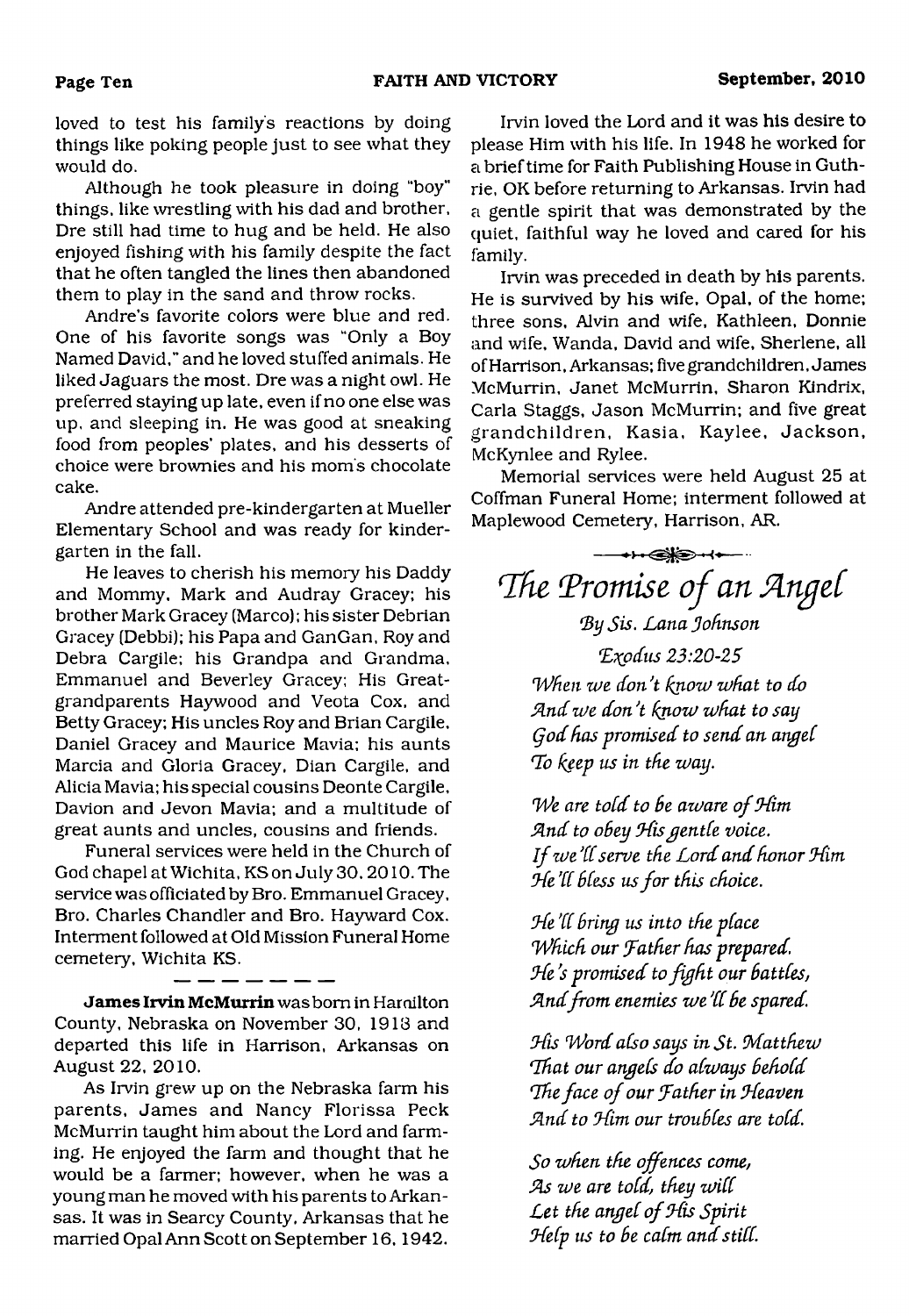## **Rewards for Helping the Needy**

#### (Continued from page 3.)

together, and running over, shall men give into your bosom. For with the same measure that ye mete withal it shall be measured to you again." Luke 6:38. If we give little the return is little. If we give freely, God (through people) gives back freely.

Now let's consider some sad things that happen to those who keep their possessions for themselves. 'There is a sore evil *which* I have seen under the sun, *namely,* riches kept for the owners thereof to their hurt. But those riches perish by evil travail;...As he came forth of his mother's womb, naked shall he return to go as he came, and shall take nothing of his labour, which he may carry away in his hand....and *he hath* much sorrow and wrath with his sickness." Ecclesiastes 5:13-17.

"... Execute ye judgment and righteousness, and deliver the spoiled out of the hand of the oppressor: and do no wrong, do no violence to the stranger, the fatherless, nor the widow,...if ye will not hear these words,...this house shall become a desolation....Woe unto him that buildeth his house by unrighteousness, and his chambers by wrong; *that* useth his neighbour's service without wages, and giveth him not for his work; That saith, I will build me a wide house and large chambers, and cutteth him out windows; and *it is* ceiled with cedar,...Shalt thou reign, because thou closest *thyself* in cedar? did not thy father eat and drink, and do judgment and justice, *and* then *it was* well with him? He judged the cause of the poor and needy; then *it was* well *with him: was* not this to know me? saith the LORD. Jeremiah 22:3-5; 13-16.

Many people take advantage of their workers, paying low wages, working them overtime, or depriving them of rightful benefits. This verse shows us that doing such things will not profit in the end, however by being just and helping the needy a person will be blessed.

Even John the Baptist, when he was asked. What shall we do? "He answereth and saith unto them, He that hath two coats, let him impart to him that hath none; and he that hath meat, let him do likewise." Luke 3:11. Don't we all like to receive gifts? Sure. Listen to what Apostle Paul said about gifts. "I have showed you all things, how that so labouring ye ought to support the weak, and to remember the words of the Lord Jesus, how he said, It is more blessed to give than to receive." Acts 20:35.

Since Jesus said, "...It is more blessed to give than to receive" and we have so many good promises of receiving from our heavenly Father when we give to the poor, I hope we will all pledge to extend our hands more to the needy around us.

Apostle James puts a clincher on these thoughts by telling us that "Pure religion and undefiled before God and the Father is this, To visit (help) the fatherless and widows in their affliction, *and* to keep himself unspotted from the world." James 1:27.